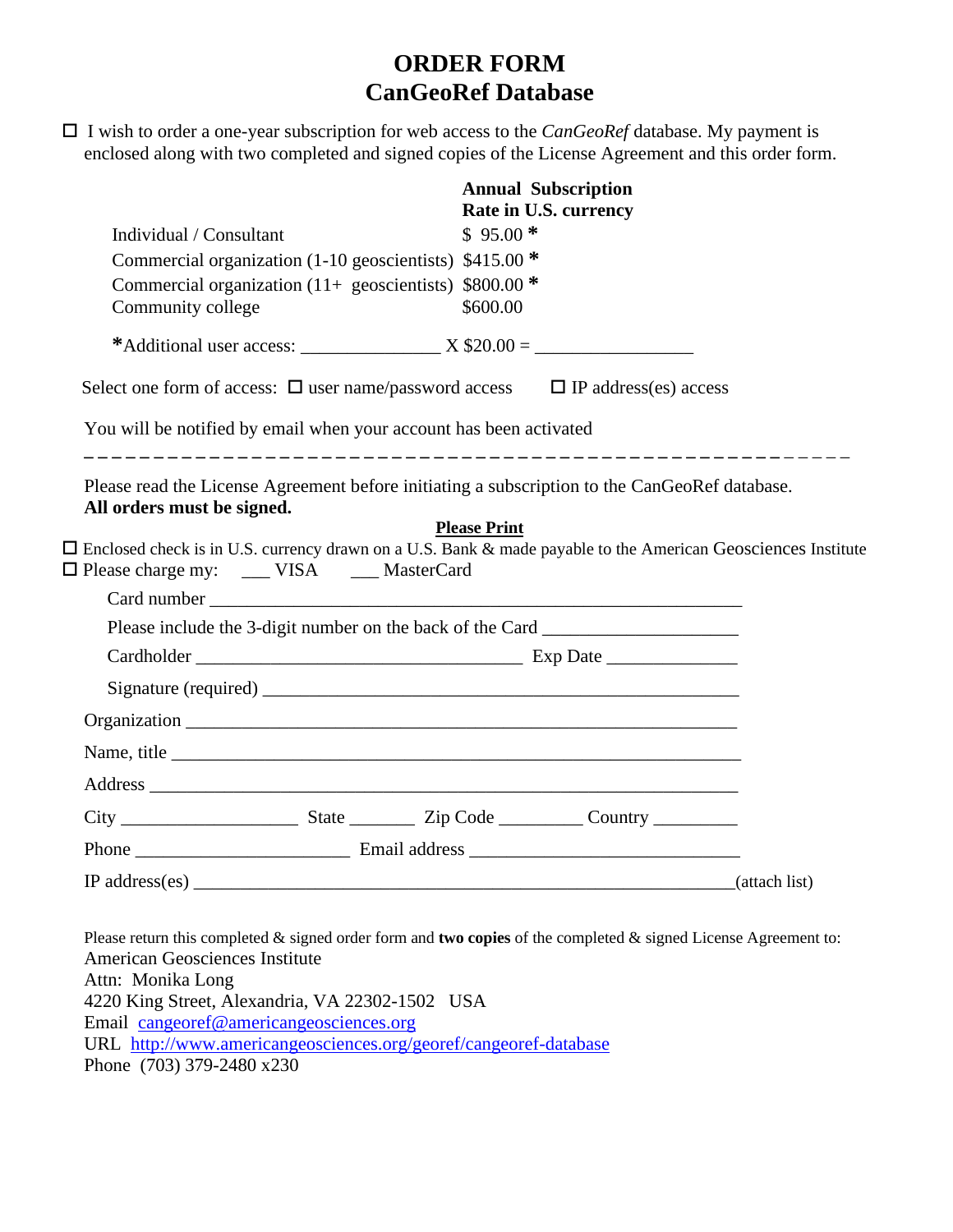# **LICENSE AGREEMENT CanGeoRef Database**

This License Agreement, entered into as of the date of last signature, by and between the organization or individual listed in Section 2 (hereinafter referred to as the "Subscriber") and the American Geosciences Institute, with offices at 4220 King Street, Alexandria, VA 22302 USA, (hereinafter referred to as "AGI") provides for use by the Subscriber of the Database, as described herein, under a limited, non-exclusive license for a fee and subject to the terms and conditions set forth below.

# **Definitions**

The terms defined herein when used with initial capitalization will, for all purposes of this License Agreement, have the meanings specific herein.

"Authorized User" means those persons officially affiliated or registered with the Subscriber under the definitions specified in Section 3 or, in the case of individuals, the individual listed in Section 3.

"Commercial Use" means use for the purposes of monetary reward (whether by or for the Subscriber or an Authorized User) by means of resale, transfer or other form of exploitation of the Database.

"Database" means the CanGeoRef database, an electronic bibliographic database abstracting and indexing the literature of the Canadian region, produced by the AGI and protected by trademark and copyright.

"Fees" means the fees set out in Schedule A.

"Secure Network" means a network which is accessible to Subscriber's Authorized Users and monitored by Subscriber.

"Subscription Period" means the initial and any renewal 12-month period (or pro-rated period) of a Subscriber's paid subscription to the Database.

# Section 1

#### **Agreement**

AGI grants the Subscriber the non-exclusive and non-transferable right to allow the Subscriber's Authorized Users to gain online access to the Database subject to the terms and conditions of this License Agreement and the Subscriber's payment of the Fees.

Access to the Database during the Subscription Period includes all references contained in the Database and made available online.

Access will be enabled based on Subscriber's IP address or user name and password. If access is via IP address, network must be a Secure Network and usage by other than "Authorized Users" must be denied.

Subscriber may allow Authorized Users unlimited access to the Database. The number of concurrent users will not be limited.

The Database is copyright by the AGI. Abstracts included in some references are copyright by the journal publisher and may require the permission of the publisher before any reproduction. Subscriber and Authorized Users may not duplicate any portion of the Database for Commercial Use without written permission from AGI. AGI grants the Subscriber and Authorized Users the right to duplicate limited portions of the Database in hard-copy form for educational and individual research purposes. Authorized Users are granted the right to store limited portions of the Database electronically solely for educational and research purposes. No re-distribution of any portion of the database is permitted.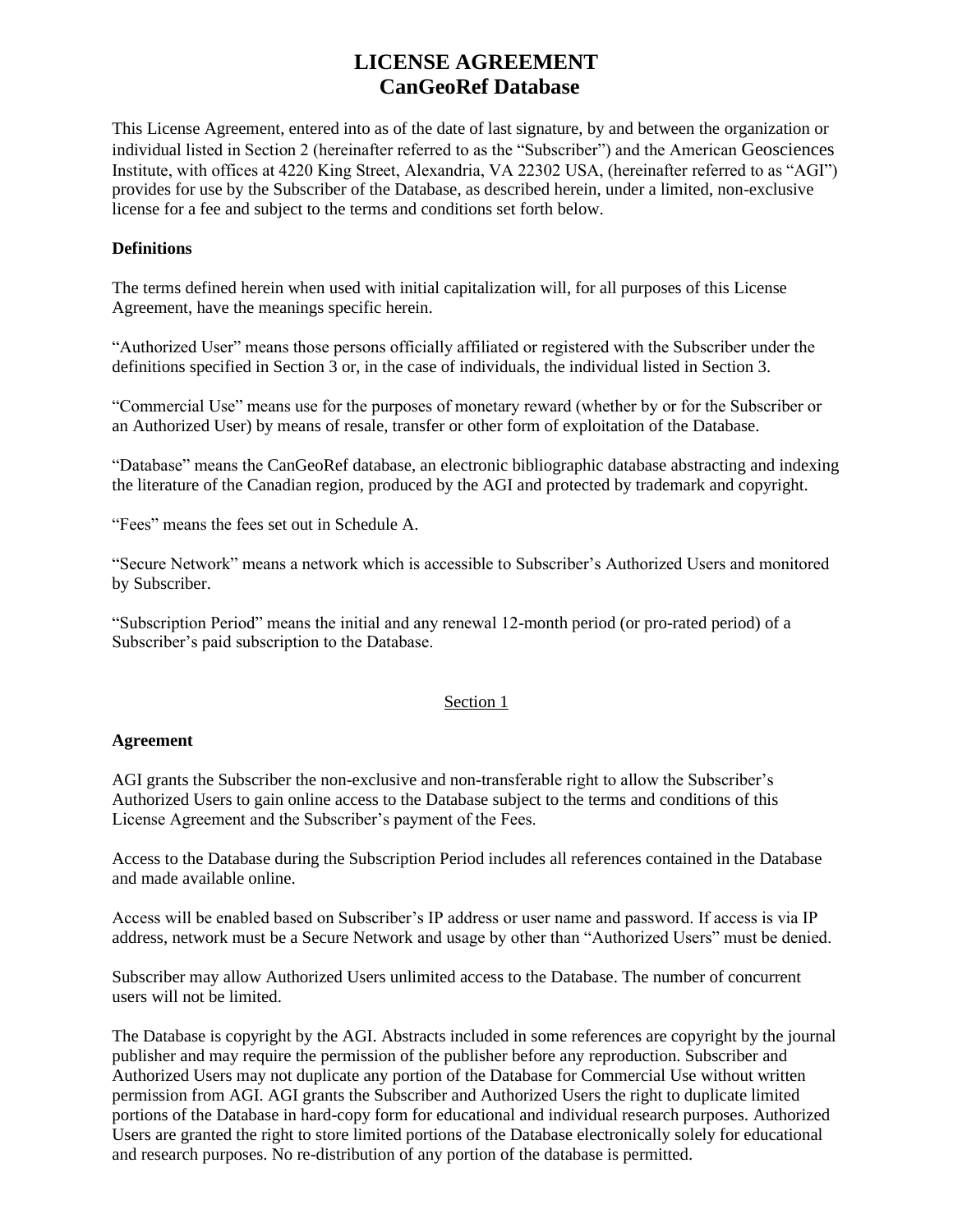This Agreement will become effective on the date signed below. This License Agreement will be renewed automatically for successive one year terms, subject to adjustment of the Fees, acceptance of the Subscriber of said adjustment and payment of Fees for renewal Subscription Period.

This License Agreement will be terminated if either party hereto gives written notice to the other.

#### Section 2

#### **Subscriber**

Name of Organization / Individual (Consultant) \_\_\_\_\_\_\_\_\_\_\_\_\_\_\_\_\_\_\_\_\_\_\_\_\_\_\_\_\_\_\_\_\_\_

Address \_\_\_\_\_\_\_\_\_\_\_\_\_\_\_\_\_\_\_\_\_\_\_\_\_\_\_\_\_\_\_\_\_\_\_\_\_\_\_\_\_\_\_\_\_\_\_\_\_\_\_\_\_\_\_\_\_\_\_\_\_\_\_\_\_\_\_\_\_\_\_

Number of geoscientists in organization\_\_\_\_\_\_\_\_\_\_\_\_\_\_\_\_\_\_\_\_\_\_\_\_\_\_\_\_\_\_\_\_\_\_\_\_\_\_\_\_\_\_\_\_\_\_ (Include all "Authorized Users" that are geoscientists)

# Section 3

#### **Authorized Users**

Community Colleges and Universities – all full- and part-time faculty, staff, students, research, technical and administrative staff and, in the case of libraries open to the public, all Walk-in Users.

Commercial Organizations – all full and part-time employees and consultants under contract with the Subscriber.

Individuals – the subscriber listed in Section 2.

# Section 4

#### **Warranty and Indemnification**

AGI will not be responsible for any claim, loss or liability, including any lost profits, lost savings or other incidentals arising out of Subscribers use or inability to use the Database.

No guarantee of performance is made or implied for any person's online use of the Database through the Internet. AGI makes no warranty that online access will be uninterrupted or that the licensed material will meet Subscriber's needs. The Database may contain links to third party websites. Such third party websites are not under the control of AGI and AGI makes no warranties, explicit, or implied, regarding the performance of the links, the performance of the outside sites or the contents of the outside sites. AGI makes no warranty that the content is accurate or complete or that the material obtained by the Authorized Users will be error free. Subscriber acknowledges that use of the Database website is at the Subscriber's own risk.

#### **Governing Law**

This License Agreement will be governed by the laws of the Commonwealth of Virginia.